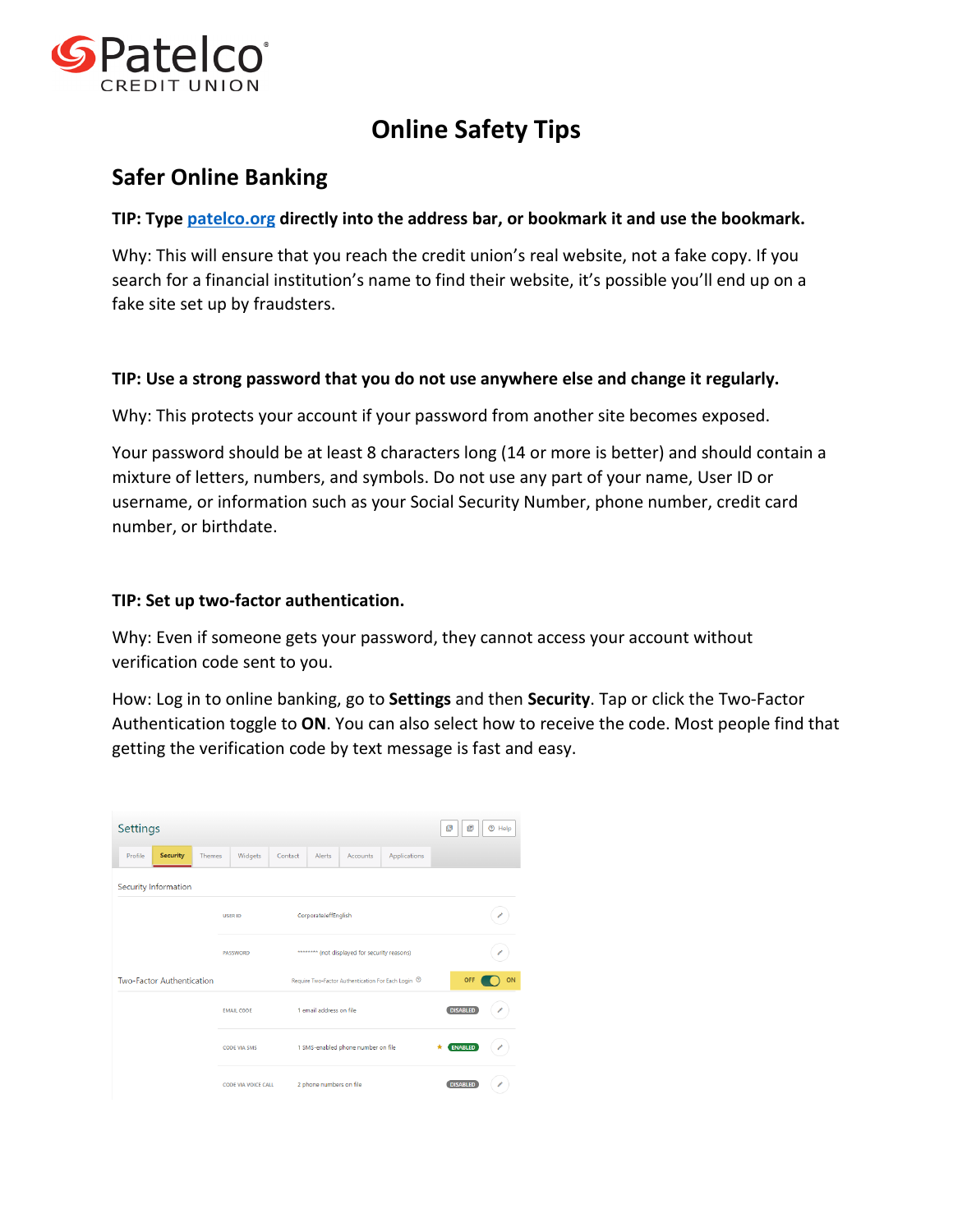

### **TIP: Avoid using public wifi networks or shared computers for credit union and banking.**

Why: Using public networks can allow someone to "eavesdrop" on your activity. A shared computer could contain malware or could allow the person using it after you to access your account.

### **TIP: Set up alerts for your credit union account.**

Why: Patelco can notify you if someone accesses your online banking account, changes your personal information, or performs certain types of financial transactions.

How: Log in to online banking, and go to **Settings**, then select **Security** and then **Authentication**. Tap or click the Online Banking Access Alert toggle to **ON** and select one or more ways to get the alert notification.

### **TIP: Protect your personal devices with a password, fingerprint, or facial recognition.**

Why: This makes it harder for a thief to get into your phone.

### **TIP: Use your phone's fingerprint or facial recognition security for your online banking login.**

How: Install the Patelco Mobile App on your phone and, when prompted, allow the app to use your phone's fingerprint or facial recognition feature.

Why: Your login experience will be fast and secure.

### **TIP: Save your online banking password in a vault, not in a web browser.**

Why: If someone uses your computer or mobile device after you, they could gain access to your personal accounts. A vault that requires you to enter a password, use your fingerprint and/or password so that the website can access passwords is much safer.

#### **TIP: Log out and close the tab when you finish your banking.**

Why: If anyone uses your computer after you, they could access your account. Closing the tab helps to ensure that no details are temporarily cached.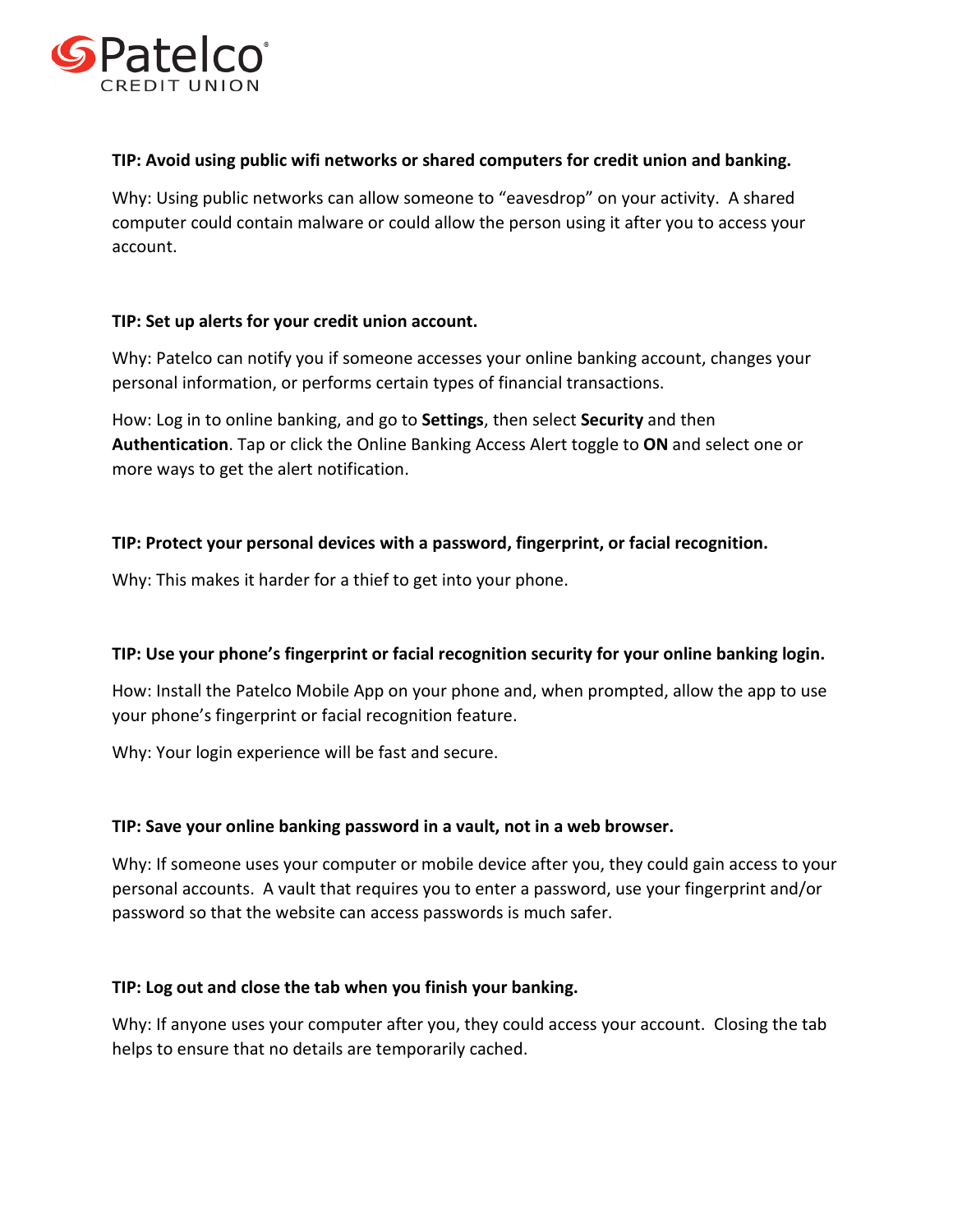

### **TIP: Don't be fooled by caller ID – verify if you're ever suspicious.**

Why: Fraudsters may spoof caller ID to make it appear as though a call is coming from Patelco. Remember, we'll never call you and ask for sensitive information. If you ever get a funny feeling about a call (or text) you receive, ignore it and contact us directly by visiting a branch or calling **800.358.8228**.

## **TIP: Don't provide personal or account information unless you initiate contact, and never via email.**

Why: Patelco will never call, email, or text you to request this type of information. Hackers and identity thieves try to trick people into revealing personal information. If you receive a call, text, or email asking you to give your personal or account information, contact Patelco directly using the contact information on this card. Don't use any contact information provided in the suspicious call or message.

## **TIP: Check your account regularly for unauthorized charges or withdrawals; check your statements monthly.**

Why: This will help you catch any unauthorized activity that may not have been identified through alerts or your routine logins.

How: Use eStatements instead of paper statements that can be lost or stolen. Put it on your calendar monthly to log in and review your transactions. You can also view your latest transactions in online banking at any time – just head to **[patelco.org/onlinelogin](http://www.patelco.org/onlinelogin)**.

## **Additional Digital Safety Tips**

### **TIP: Keep your computer, phone, and software up to date with security patches.**

Why: This will help to protect you from common security attacks.

### **TIP: Use antivirus and antispyware applications.**

Why: These types of software help to block some of the attacks on the Internet.

**TIP: Make sure websites are secure and authentic (look for https – the "s" stands for "secure").**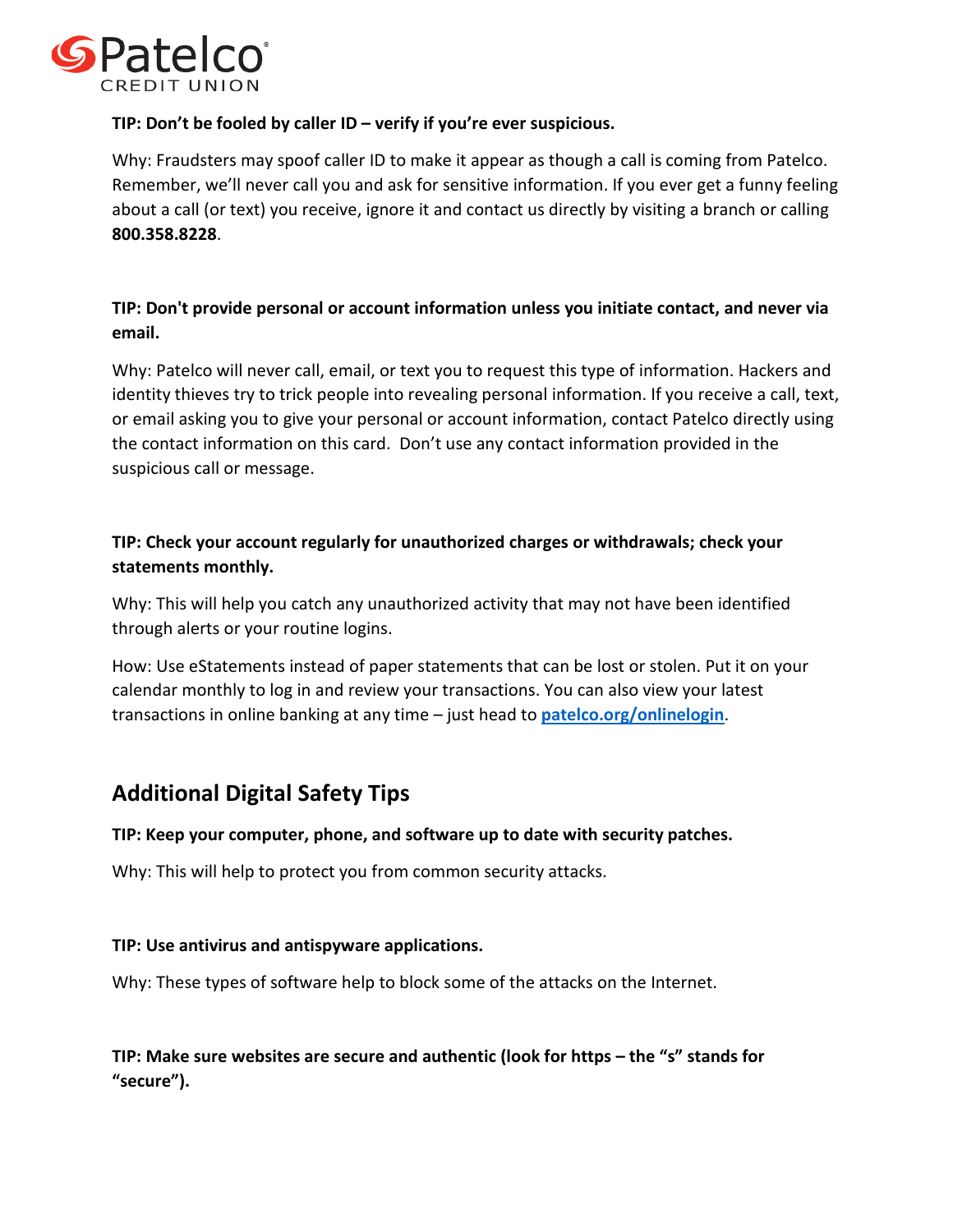

Why: HTTPS means that communication between you and the website's server is encrypted (protected from unauthorized reading).

### **TIP: Beware of email attachments and of free software from unknown sources.**

Why: These can contain malware that could compromise your device or personal information. An insecure or malicious banking application could lead to a criminal accessing your money or stealing your identity.

### **TIP: Understand the privacy policy for apps you download or services you use.**

Why: Applications could access or share your personal data.

### **TIP: Never save your debit card number on a website.**

Why: If the website gets compromised, criminals will have direct access to your bank account.

How: If you're using a debit card and a website asks if you want to save it, always say no.

### **TIP: Report lost or stolen cards right away**

Why: This limits your liability, and the credit union can lock your accounts to protect you.

How: Call Patelco at **800.358.8228** if one of your cards is ever lost or stolen.

## **TIP: Check your annual credit report at least once a year for unauthorized accounts opened in your name.**

Why: This could indicate identity theft.

How: Visit **[annualcreditreport.com](http://www.annualcreditreport.com/)** to request your free report.

## **TIP: Be careful what you share online and check your privacy settings on social networking sites.**

Why: Information you share online could give identity thieves clues to your accounts, shopping and banking practices, or security questions.

How: Check the settings section of your social media accounts.